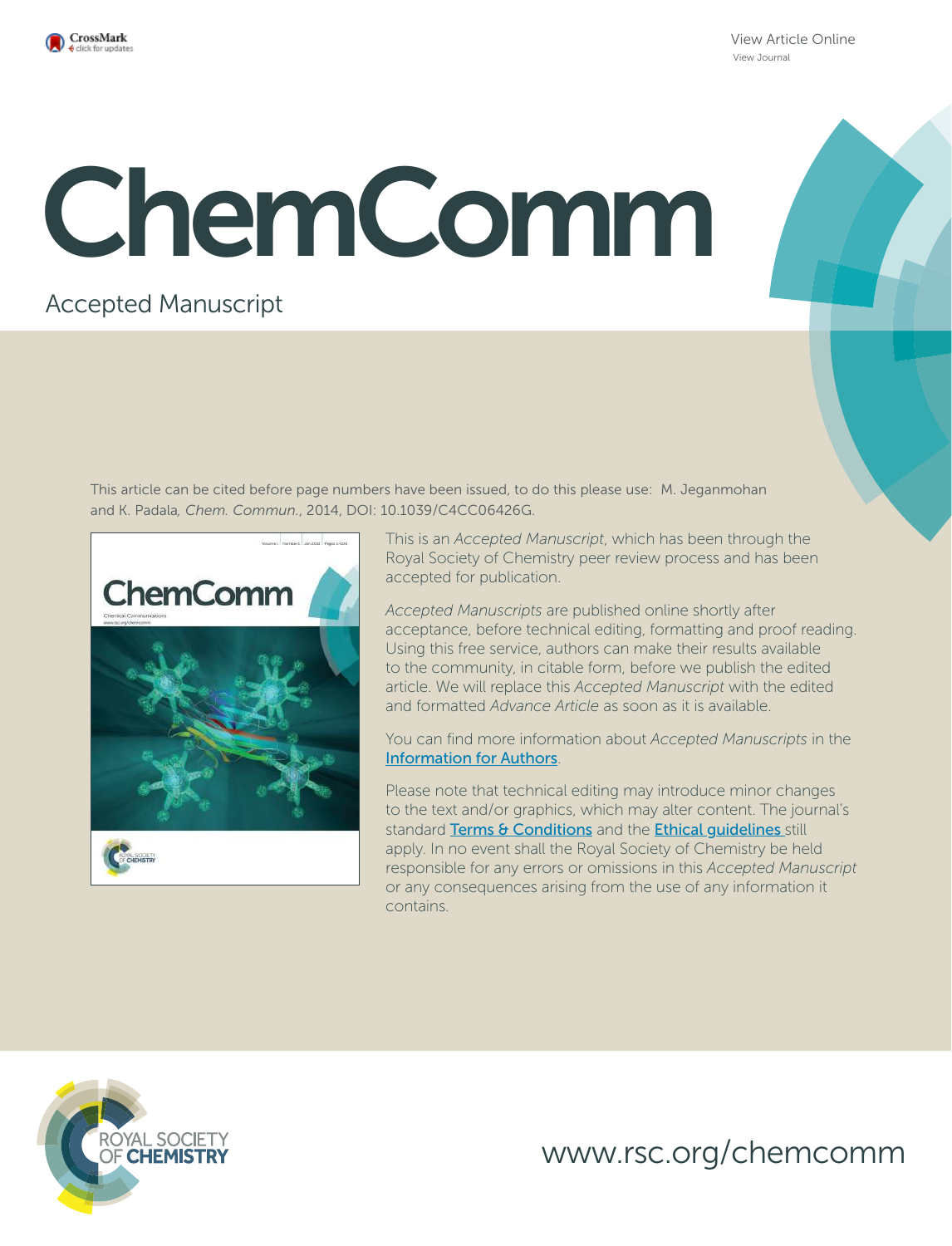**Cite this: DOI: 10.1039/c0xx00000x** 

**www.rsc.org/xxxxxx** 



# **Ruthenium-catalyzed highly regio- and stereoselective hydroarylation of aromatic sulfoxides with alkynes via C-H bond activation**

**Kishor Padala and Masilamani Jeganmohan\*** 

*Received (in XXX, XXX) Xth XXXXXXXXX 20XX, Accepted Xth XXXXXXXXX 20XX*  <sup>5</sup>**DOI: 10.1039/b000000x** 

**Chelation-assisted alkenylation at the** *ortho* **C-H bond of aromatic sulfoxides with alkynes in the presence of ruthenium catalyst, AgSbF6 and pivalic acid yielding trisubstituted alkenes in good to excellent yields in a highly regio- and**  <sup>10</sup>**stereoselective manner via deprotonation metalation pathway is described. Later,** *ortho***-alkenylated aromatic sulfoxides were converted into α-acyloxy-thioether and 2,3-disubstituted benzothiophene derivative.**

The transition metal-catalyzed alkenylation at the *ortho* C-H bond 15 of heteroatom substituted aromatics with carbon-carbon πcomponents via chelation-assisted C-H bond activation is one of efficient methods for synthesizing highly substituted alkene derivatives in one pot.<sup>1</sup> Alkenes and alkynes are widely used as carbon-carbon  $\pi$ -components in the alkenylation reaction. <sup>20</sup>Usually, alkenes reacted with substituted aromatics yielding disubstituted alkenes or alkanes<sup>2</sup> (eq. 1) and alkynes reacted with substituted aromatics providing trisubstituted alkenes (eq. 2). $3-9$  In this context, metal-catalyzed chelation-assisted *ortho* alkenylation of substituted aromatics with alkenes has been extensively  $25$  studied in the literature.<sup>2</sup> But, *ortho* alkenylation of substituted aromatics with alkynes has not been well documented.



 Generally, metal-catalyzed hydroarylation of aromatics with alkynes can be done by two ways; a) the hydroarylation of <sup>30</sup>aromatics with alkynes via an oxidative addition pathway (eq. 2) and b) the hydroarylation of aromatics with alkynes via a deprotonation metalation pathway (eq. 3).<sup>3-9</sup> It is important to note that both reactions undergo in an entirely different pathway and providing different types of regioselective alkene derivatives. Various metals such as ruthenium,<sup>4</sup> rhodium,<sup>5</sup> iridium,<sup>6</sup> 35 palladium,<sup>7</sup> nickel,<sup>8</sup> cobalt<sup>8</sup> and manganese<sup>8</sup> complexes are used

as catalysts for the hydroarylation via an oxidative addition pathway. It is very effective method for preparing trisubstituted alkenes in one pot. However, unsymmetrical alkynes provided a <sup>40</sup>mixture of regio- and stereoselective alkene derivatives (eq. 2). But, the regio- and stereoselective issues can be resolved by doing the hydroarylation via deprotonation metalation pathway.<sup>9</sup> <sup>10</sup> Notably, metal oxidant is not needed for the hydroarylation reaction unlike the *ortho*-alkenylation of aromatics with alkenes.



 Amide, carbamate, phosphine oxide (P=O) and NHCOR substituted aromatics reacted with alkynes in the presence of ruthenium(II) or rhodium(III) catalysts, yielding trisubstituted alkenes in a highly regio- and stereoselective manner.<sup>10</sup> This <sup>50</sup>results prompted us to explore the possibility of a weakly coordinating C=O assisted hydroarylation of acetophenone with diphenylacetylene in the presence of ruthenium catalyst. However, in the reaction, only cyclic benzofulvene derivative was observed in 45% yield and the expected hydroarylation  $55$  product was not observed (eq. 4).<sup>11</sup> After hydroarylation, the C-Ru bond immediately inserts into the carbonyl group leading to cyclic benzofulvene which is very difficult to suppress. Next, we have paid out attention to explore the possibility of a weakly coordinating S=O assisted hydroarylation of aromatic sulfoxides <sup>60</sup>with alkynes. In the meantime, very recently, Miura's group reported the hydroarylation of aromatic sulfoxides with alkynes

**ChemComm Accepted Manuscript**

emComm Accepted Manuscrip

- in the presence of a highly expensive rhodium complex.<sup>12</sup> However,  $Cu(OAc)_2$  is used as an terminal metal oxidant to regenerate the active rhodium catalyst.
- <sup>65</sup>Herein, we wish to report an oxidant free a regio- and stereoselective hydroarylation of aromatic sulfoxides with alkynes in the presence of a less expensive ruthenium catalyst. In the reaction, terminal metal oxidant is not used and only Ru(II) species is involved in the whole catalytic cycle without changing
- $70$  the metal oxidation state. It is important to note that the phenyl sulfoxide motif is present in various natural products and drug molecules as well as it has been widely used as ligands in various enantioselective reactions.<sup>13</sup>
- When methyl phenyl sulfoxide (**1a**) was treated with 1-phenyl-<sup>75</sup> 1-propyne (2a) in the presence of  $[\{RuCl_2(p\text{-cymene})\}_2]$  (5 mol %), AgSbF<sub>6</sub> (20 mol %) and pivalic acid (5.0 equiv) in 1,4-

Published on 25 September 2014. Downloaded by University of Utah on 11/10/2014 13:10:49. Published on 25 September 2014. Downloaded by University of Utah on 11/10/2014 13:10:49.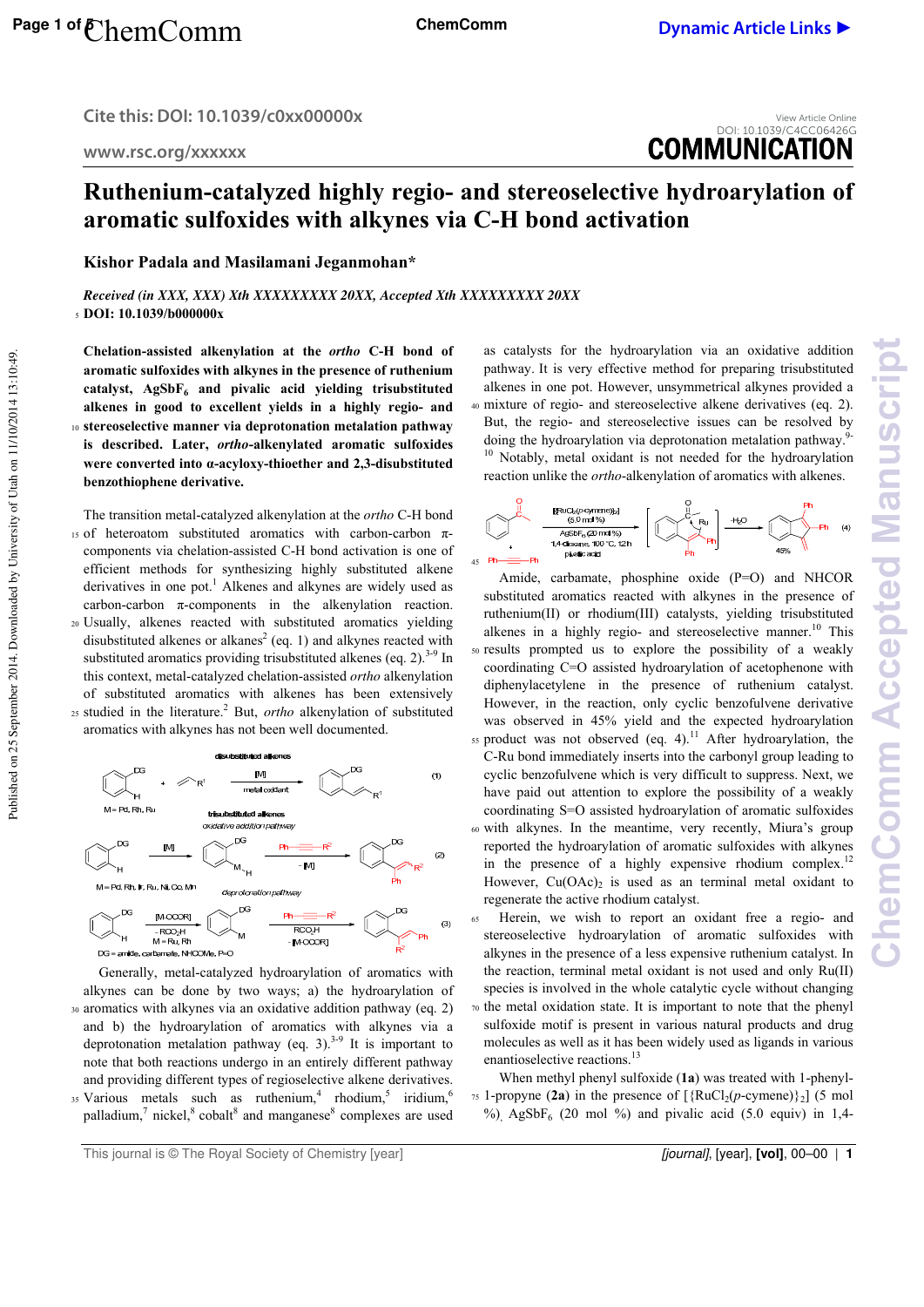dioxane at 100 °C for 24 h, a hydroarylation product 3a was observed in 75% isolated yield (Table 1, entry 1) (detailed optimization studies, see ESI). The catalytic reaction is highly regioselective and the *ortho* C-H bond of **1a** selectively inserts at

- <sup>5</sup>the methyl group substituted carbon of alkyne **2a**. The catalytic reaction is also highly stereoselective giving only *E*-stereoisomer trisubstituted alkene derivative **3a**. Next, the methyl group of methyl phenyl sulfoxide (**1a**) was replaced into ethyl, *n*-butyl, *n*hexyl, benzyl and *iso*-propyl phenyl sulfoxides **1b-f** to know the
- 10 effect of the reactivity (entries 2-6). Among them, methyl phenyl sulfoxide (**1a**) was very effectively, providing product **3a** in 75% yield. Whereas, *n*-ethyl phenyl sulfoxide (**1b**) and *n*-butyl phenyl sulfoxide (**1c**) yielded products **3b** and **3c** in moderate 52% and 47% yields, respectively (entries 2 and 3). *n*-Hexyl phenyl <sup>15</sup>sulfoxide (**1d**) and benzyl phenyl sulfoxide (**1e**) provided
- hydroarylation products **3d** and **3e** in less 40% and 43% yields, respectively (entries 4-5). Interestingly, *iso*-propyl phenyl sulfoxide (**1f**) afforded the hydroarylation product **3f** in good 56% yield (entry 6).
- **Table 1** Scope of aromatic sulfoxides **1a-n***<sup>a</sup>* 20



*<sup>a</sup>*All reactions were carried using **1a-n** (0.5 mmol), **2a** (0.6 mmol),  $[\text{RuCl}_2(p\text{-cymene})]_2]$  (5 mol %), AgSbF<sub>6</sub> (20 mol %) and pivalic acid (2.5 mmol) in 1,4-dioxane at 100 °C for 24 h under  $N_2$  atmosphere. <sup>25</sup><sup>b</sup>Isolated yield.

Next, the hydroarylation reaction of substituted aryl sulfoxides

**Table 2** Scope of symmetrical and unsymmetrical alkynes **2b-f***<sup>a</sup>*



*<sup>a</sup>*All reactions were carried using **1a** or **1h** or **1o** (0.5 mmol), **2b-f** (0.6 mmol),  $[\text{RuCl}_2(p\text{-cymene})_2]$  (5 mol %), AgSbF<sub>6</sub> (20 mol %) and pivalic acid (2.5 mmol) in 1,4-dioxane at 100 °C for 24 h under  $N_2$  atmosphere. <sup>b</sup>Isolated yield. <sup>*c*</sup>The reaction was done at 100 °C for 12 h.

 The scope of the hydroarylation reaction was tested with various unsymmetrical and symmetrical alkynes (Table 2). Unsymmetrical alkynes such as 1-phenyl-1-butyne (**2b**), 1 phenyl-1-hexyne (**2c**) and bromo substituted alkyne **2d** reacted <sup>60</sup>regioselectively with **1h**, providing the corresponding alkene derivatives **3o-q** in 71%, 67% and 63% yields, respectively (entries 1-3). In these reactions, alkyl substituted alkyne carbon

**<sup>1</sup>g-k** with **2a** was examined (Table 1). The reaction was compatible with functional groups such as Br, Cl and CHO substituted aromatic sulfoxides. Electron-rich Me View Article Online <sup>30</sup>sulfoxide **1g** reacted with **2a** yielding hydroarylation product **3g** in moderate 55% yield (entry 7). Whereas, unsubstituted methyl phenyl sulfoxide (**1h**) provided hydroarylation product **3h** in good 73% yield (entry 8). A less reactive halogen group such as Br and Cl substituted sulfoxides **1i** and **1j** also efficiently <sup>35</sup>participated in the reaction, affording products **3i** and **3j** in 56%, and 52% yields, respectively (entries 9 and 10). Interestingly, electron-deficient CHO substituted aromatic sulfoxide **1k** provided the corresponding hydroarylation product **3k** in 51% yield without affecting a very sensitive CHO group (entry 11). <sup>40</sup>Subsequently, the hydroarylation reaction was tested with unsymmetrical sulfoxides such as *meta* methoxy **1l** and methyl **1m** substituted phenyl sulfoxides with alkyne **2a** (entries 12 and 13). In the reaction, hydroarylation products **3l** and **3m** were observed in 57% and 51% yields, respectively. The <sup>45</sup>hydroarylation reaction is highly regioselective and methyl attached carbon of alkyne **2a** is connected at the less hindered *ortho* C-H bond of sulfoxides **1l** and **1m**. Similarly, methyl naphthyl sulfoxide **1n** reacted with **2a**, yielding product **3n** in 47% yield, in which also, the *ortho* C-H bond activation takes 50 place at the less hindered side (entry 14).

**<sup>2</sup>** | *Journal Name*, [year], **[vol]**, 00–00 **This journal is © The Royal Society of Chemistry [year]**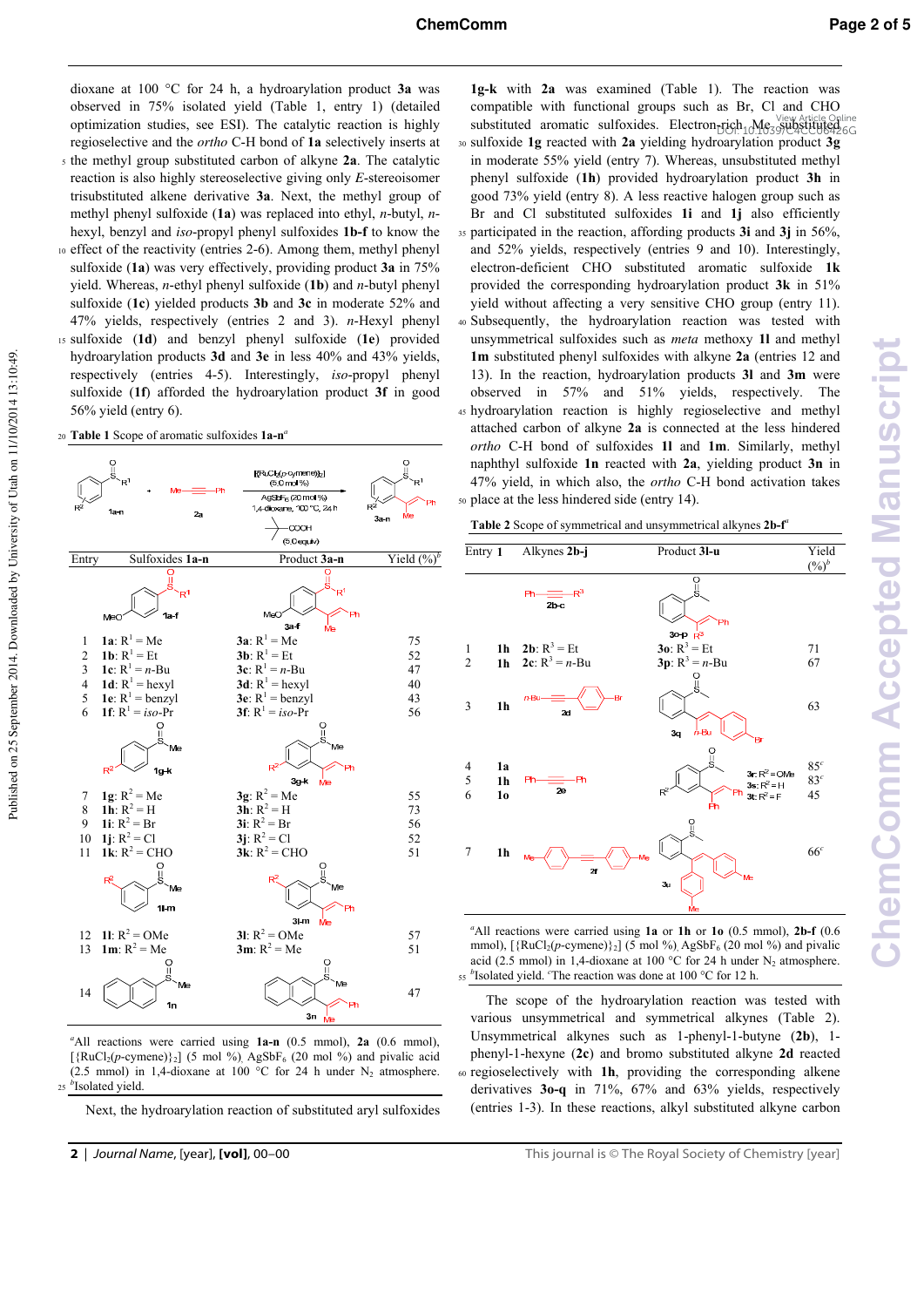10

Published on 25 September 2014. Downloaded by University of Utah on 11/10/2014 13:10:49.

Published on 25 September 2014. Downloaded by University of Utah on 11/10/2014 13:10:49.

connected at the *ortho* C-H bond of **1h**. A highly reactive symmetrical diphenylacetylene (**2e**) and 1,2-di-*p*-tolylethyne (**2f**) reacted efficiently with **1a** or **1h** or *para* fluoro substituted phenyl sulfoxide **1o** giving the corresponding sterically hindered <sup>5</sup>trisubstituted alkene derivatives **3r-u** in excellent yields (entries 4-7). It is important to note that the electron-deficient *para* fluoro substituted phenyl sulfoxide **1o** was not suitable substrate for hydroarylation reaction with a less reactive 1-phenyl-1-propyne (**2a**). But, it worked nicely with diphenylacetylene (**2b**).



 By using aryl sulfoxides **3**, we have tried to prepare α-acyloxythioether via Pummerer rearrangement.14a Treatment of **3h** with acetic anhydride (10.0 equiv) at 140 °C for 1 h gave  $\alpha$ -acyloxythioether **4** in 87% yield (eq. 5). Later, *ortho* alkenylated phenyl 15 sulfoxide 3m was treated with CF<sub>3</sub>SO<sub>3</sub>H at room temperature for 24 h followed by addition of a 9:1 ratio of water/pyridine to the reaction mixture, yielding 2,3-disubstituted benzothiophene derivative  $5$  in  $67\%$  yield (eq. 6).<sup>14</sup> It is well known that aromatic sulfoxides (Ar-S=O-R) can be easily converted into the 20 corresponding aromatic sulfides (Ar-S-R) in good yields.<sup>14b</sup>



### **Scheme 1** Proposed mechanism

 The catalytic reaction proceeds via coordination of oxygen atom of **1** into a cationic ruthenium species **6** followed by *ortho*  $_{25}$  metalation provides intermediate **7** (Scheme 1).<sup>9, 15</sup> Coordinative selective insertion of alkyne **2** into the C-Ru bond of intermediate **7** yields intermediate **8**. Protonation of C-Ru bond of intermediate **8** by pivalic acid affords *ortho* alkenylated product **3** and regenerates the active catalyst **6**. Intramolecular coordination of <sup>30</sup>Ph group to the Ru metal could stabilize the intermediate **8**. Pivalic acid plays dual role in the reaction. It acts as an acetate source for the deprotonation of the *ortho* C-H bond of **1** and the proton source followed by the regeneration of the active catalyst. To demonstrate the role of organic acid in the hydroarylation

<sup>35</sup> reaction, the reaction of **1h** with **2a** in the presence of CD<sub>3</sub>COOD instead of pivalic acid was tested. In the reaction, hydroarylation product *d***-3h** was observed in 36% yield with 58% view Article Online incorporation at the alkene carbon.

 In conclusion, we have described a ruthenium-catalyzed highly <sup>40</sup>regio- and stereoselective hydroarylation of aromatic sulfoxides with alkynes providing trisubstituted alkene derivatives in good to excellent yields. By using trisubstituted alkenes, α-acyloxythioether and 2,3-disubstituted benzothiophene were prepared.

 We thank the DST (SR/S1/OC-26/2011), India for the support <sup>45</sup>of this research. K.P thanks the CSIR for a fellowship.

### **Notes and references**

*a Department of Chemistry, Indian Institute of Science Education and Research, Pune 411021, India; E-mail: mjeganmohan@iiserpune.ac.in*  † Electronic Supplementary Information (ESI) available: Detailed

- <sup>50</sup>experimental procedures and spectroscopic data. See DOI: 10.1039/b0000000x/
- 1. 1. Selected reviews: (*a*) M. T Lyons and M. S Sanford, *Chem. Rev*., 2010, **110***,* 1147; (*b*) C. S. Yeung and Dong, V. M. *Chem. Rev*. 2011, **111**, 1215; (*c)* J. L. Bras and J. Muzart, *Chem. Rev*., 2011, **111***,* 1170.
- <sup>55</sup>(*d*) L. Ackermann, *Chem. Rev*., 2011, **111***,* 1315; (*e*) P. B. Arokiam, C. Bruneau and P.H. Dixneuf, *Chem. Rev*. 2012, **112**, 5879; (*f*) B. Li and P. H. Dixneuf, *Chem. Soc. Rev*., 2013, **42**, 5744; (*g*) L. Ackermann, *Acc. Chem. Res.* 2014, **47**, 281.
- 2. Selected reviews: (*a*) X. Chen, K. M. Engle, D.-H. Wang and J.-Q. <sup>60</sup>Yu, *Angew. Chem., Int. Ed*., 2009, **48**, 5094; (*b*) H. M. L. Davies, J. D. Bois and J.-Q. Yu, *Chem. Soc. Rev*., 2011, **40**, 1855; (*c*) F. Kakiuchi and S. Murai, *Acc. Chem. Res.* 2002, **35**, 826; (*d*) S. D. Sarkar, W. Liu, S. I. Kozhushkov and L Ackermann, *Adv. Synth. Catal*. 2014, **356**, 1461.
- <sup>65</sup>3. Selected papers: (*a*) A. G. Fallis and Forgione, P. *Tetrahedron* 2001, **57**, 5899; (*b*) A. B. Flynn and W. W. Ogilvie, *Chem. Rev.*, 2007, **107**, 4698; (*c*) P.S. Lin, M. Jeganmohan and C. H. Cheng, *Chem. Eur. J.,*  2008, **14**, 11296. (*d*) A. C. Grimsdale, K. L. Chan, R. E. Martin, P. G. Jokisz and A. B. Holmes, *Chem. Re*v*.* 2009, **109**, 897.
- <sup>70</sup>4. Ruthenium-catalyzed selected papers: (*a*) T. Mitsudo, S.-W. Zhang, M. Nagao and Y. Watanabe, *Chem.Commun.* 1991, 598; (*b*) N. J. Clegg, S. Paruthiyil, D. C. Leitman, F. Kakiuchi, Y. Yamamoto, N. Chatani and S. Murai, *Chem. Lett*. 1995, 681; (*c*) P. W. R. Harris, C. E. F. Rickard and P. D. Woodgate, *J. Organomet. Chem.* 1999, **589**,
- <sup>75</sup>168; (*d*) F. Kakiuchi, T. Uetsuhara, Y. Tanaka, N. Chatani and S. Murai, *J. Mol. Catal. A: Chem*. 2002, 182 and 511; (*e*) Cheng, K.; Yao, B.; Zhao, J.; Zhang, Y. *Org. Lett*. 2008, **10**, 5309. (*f*) N. M. Neisius and B. Plietker, *Angew. Chem., Int. Ed*. 2009, **48**, 5752.
- 5 Rhodium selected papers: (*a*) P. Hong and H. Yamazaki, *J. Mol.*  <sup>80</sup>*Catal*. 1983, **21**, 133; (*b*) H. Weissman, X. Song, D. Milstein, *J. Am. Chem. Soc*. 2001, **123***,* 337; (*c*) K. Parthasarathy and C. H. Cheng, *Org. Lett*. 2008, **10**, 325; (*d*) T. Katagiri, T. Mukai, T. Satoh, K. Hirano and M. Miura, *Chem. Lett*. 2009, **38**, 118; (*e*) S. G. Lim, J. H. Lee, C. W. Moon, J. B. Hong and C. H*.* Jun, *Org. Lett.* 2003, **5**, 2759.
- <sup>85</sup>(*f*) Y. Shibata, M. Hirano and K. Tanaka, *Org. Lett.* 2008, **10**, 2829. 6 Iridium selected papers: (*a*) T. Satoh, Y. Nishinaka, M. Miura and M. Nomura, *Chem. Lett*. 1999, 615; (*b*) K. Tsuchikama, M. Kasagawa, K. Endo and T. Shibata, *Synlett* 2010, 97.
- 7 Palladium selected papers: (*a*) N. Tsukada, T. Mitsuboshi, H. <sup>90</sup>Setoguchi and Y. Inoue, *J. Am. Chem. Soc*. 2003, **125**, 12102; (*b*) A. T. Lindhardt, M. L. H. Mantel and T. Skrydstrup, *Angew. Chem., Int. Ed.* 2008, **47**, 2668.
- 8 Other metals: (*a*) B. Zhou, H. Chen and C. Wang, *J. Am. Chem.* Soc. 2013, **135**, 1264; (*b*) Y. Nakao, K. S. Kanyiva, T. Hiyama, *J. Am.*
- <sup>95</sup>*Chem. Soc*. 2008, **130**, 2448; (*c*) Y. Nakao, H. Idei, K. S. Kanyiva and T. Hiyama, *J. Am. Chem. Soc*. 2009, **131**, 15996; (*d*) Y. Nakao, *Chem. Rec*. 2010, **11**, 242. (*e*) P. S. Lee, T. Fujita and N. Yoshikai, *J. Am. Chem. Soc*., 2011, **133**, 17283; (*f*) Z. Ding and N. Yoshikai, *Angew. Chem., Int. Ed.* 2012, **51**, 4698; (*g*) T. Yamakawa and N.
- 100 Yoshikai, *Org. Lett.* 2013, **15**, 196.<br>9. Selected Ru-catalyzed deprotona 9. Selected Ru-catalyzed deprotonation metalation pathway: (*a*) M. Schinkel, I. Marek and L. Ackermann, *Angew. Chem., Int. Ed*., 2013,

This journal is © The Royal Society of Chemistry [year] Journal Name, [year], **[vol]**, 00–00 | **3**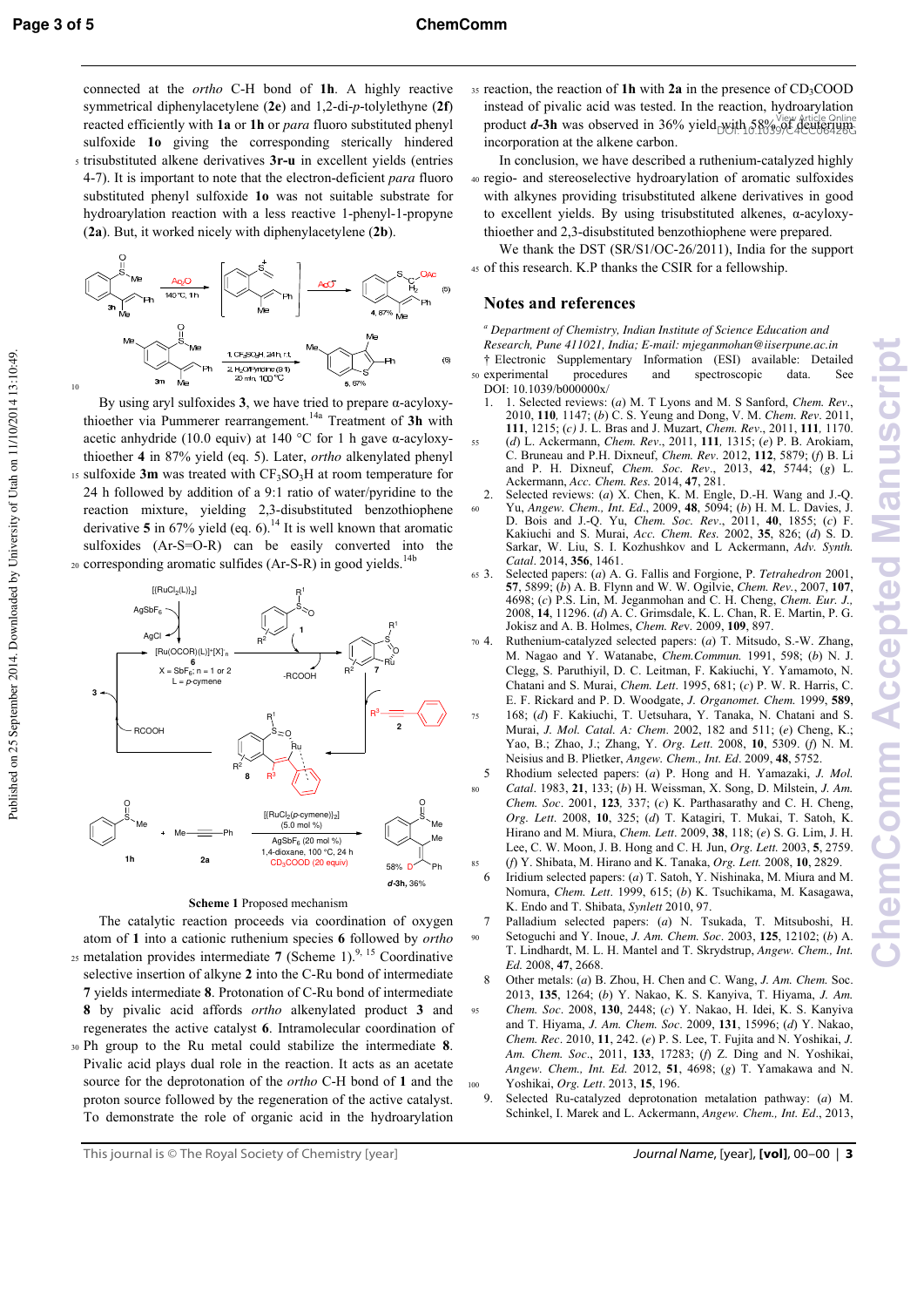- <sup>5</sup>V. Pirovano and L. Ackermann, *Org. Lett*. 2010, **12**, 5032; (*e*) M. Schinkel, J. Wallbaum, S.-I. Kozhushkov, I. Mare, and L. Ackermann, *Org. Lett*. 2013, **15**, 4482; (*f*) R. Vicente, A. Althammer and L. Ackermann, *Org. Lett*. 2008, **10**, 2299.
- 10. (*a*) L. Ackermann, A. V. Lygin and N Hofmann, *Angew. Chem. Int.*  <sup>10</sup>*Ed.* 2011, **50**, 6379; (*b*) Y. Hashimoto, K. Hirano, T. Satoh, F. Kakiuchi and M. Miura, *Org. Lett.* 2012, **14**, 2058; (*c*) P. Zhao, R. Niu, F. Wang, K. Han and X. Li, *Org. Lett*, 2012, **14**, 4166; (*d*) M. C Reddy, and M. Jeganmohan, *Chem. Commun*., 2013, **49**, 481; (e) M. Itoh, Y. Hashimoto, K. Hirano, T. Satoh and M. Miura, *J. Org.*  <sup>15</sup>*Chem*., 2013, **78**, 8098; (f) C. Suzuki, K. Hirano, T. F. Satoh and M. Miura, *Org. Lett.,* 2013, **15**, 3990; (g) R. Manikandan and M.
	- Jeganmohan, *Org. Lett*. 2014, **16**, 912; (h) W. Zhou, Y. Yang, Z. Wang, G. J. Deng, *Org. Bio. Chem.,* 2014, **12**, 251. 11. CG. Ravikiran and M. Jeganmohan, .*Eur. J. Org. Chem.* 2012, 417.
- <sup>20</sup>12. K. Nobushige, K. Hirano, T. Satoh, and M. Miura, *Org. Lett.,* 2014,
- **16**, 1188. 13. (*a*) Q.-A. Chen, X. Dong, M.-W. Chen, D.-S. Wang, Y.-G. Zhou, and Y.-X. Li, *Org. Lett*. 2010, **12**, 1928; (*b*) B. Wang, C. Shen, J Yao, H. Yin and Y. Zhang, *Org. Lett*. 2014, **16**, 46; (*c*) V. Bizet, R. <sup>25</sup>Kowalczyk and C. Bolm, *Chem. Soc. Rev*. 2014, **43**, 2426.
- 14. (*a*) G. Solladie, N. Wilb and C. Bauder, *Tetrahedron Lett.*, 2000, **41**, 4189; (*b*) Y. Guindon, J. G. Atkinson and H. E. Morton, *J. Org. Chem.* 1984, **49**, 4538.
- 15. (*a*) A. Althammer, R. Born and L. Ackermann, *Angew. Chem. Int.*  <sup>30</sup>*Ed.* 2006, **45**, 2619. (*b*) P.-B. Arockiam, C. Fischmeister, C. Bruneau, and P.-H. Dixneuf, *Angew. Chem. Int. Ed.* 2010, **49**, 6629; (*c*) B. Li, K. Devaraj, C. Darcel and P.-H. Dixneuf, *Green Chem*., 2012, **14**, 2706. (*d*) M. Mulzer and L. Ackermann, *Org. Lett*. 2008, **10**, 5043.

Published on 25 September 2014. Downloaded by University of Utah on 11/10/2014 13:10:49.

Published on 25 September 2014. Downloaded by University of Utah on 11/10/2014 13:10:49.

View Article Online DOI: 10.1039/C4CC06426G